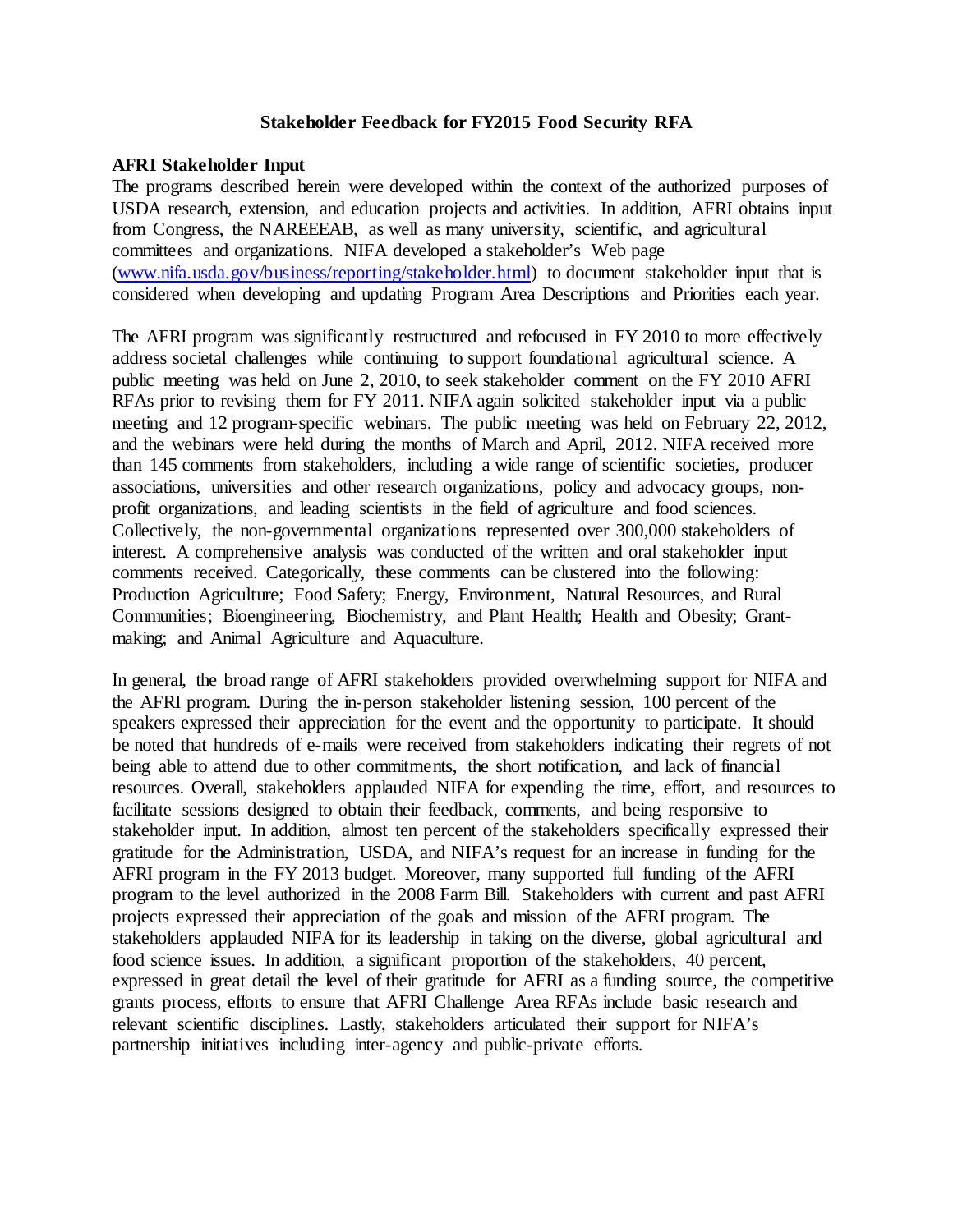Stakeholder concern exists regarding NIFA's compliance with AFRI authorizing language, the scientifically confining aspects of the RFAs, the funding amount and allocations between the foundational and challenge areas, the benefit and efficacy of Coordinated Agricultural Project (CAP) grants, and the overall AFRI program/project types that are under/not funded. Stakeholders expressed trepidation regarding the eligibility criteria for integrated projects that exclude entities beyond colleges and universities as primary recipients. Also, stakeholders felt that the funding level of the Foundational Program was inadequate and indicated support of an allocation level of up to 50 percent of the AFRI appropriation for that part of the program. Other stakeholders provided input regarding specific AFRI set-aside amounts for program/projects, e.g., organic, classical breeding, water, and biotechnology. Overall, 30 percent of stakeholders expressed concern that CAP grants are too large. While many of the stakeholders expressed an understanding of the concept and benefit of CAP grants to long-term, interdisciplinary, scientific research, stakeholders encouraged NIFA to reconsider and balance the portfolio and funds attributed to these types of projects. Additionally, stakeholders expressed concerns regarding the overall AFRI program, as it pertains to decisions that eliminate and/or reduce single-investigator, hypothesis-driven scientific discovery, junior faculty award success rates, qualified and diverse panel reviewers, and a disconnect between industry and higher education scientific research.

Stakeholders provided an abundance of recommendations that are proactive and designed to have immediate, beneficial outcomes. The recommendations included the need for NIFA to define its agricultural identity among the federal agencies, improvements to the AFRI Program, current and future investments, and the development of RFAs. Some stakeholders indicated that NIFA was duplicative and/or indistinguishable in its research efforts associated with other federal agencies. However, they were supportive of the need and benefit of leveraging limited resources through inter-agency partnerships. Stakeholders expressed the need for more, smaller innovative awards in the amount of \$1 million dollars and restricting the size of CAP awards to \$10 to \$20 million. Lastly, the recommendations regarding RFAs included expanding and/or clarifying the restrictive language, allowing adequate time to prepare a responsive, comprehensive proposal, systematic and consistent publishing, and associating the request for information to match the size of the award.

In response to the comments received, NIFA took several actions. The AFRI program is undergoing a rigorous external evaluation to examine a number of issues around NIFA's administration of the program and to assess the quality of the work being supported. Based on the recommendations of the evaluation, as well as comments from stakeholders, NIFA will make changes to program offerings, make adjustments to award sizes, and reconsider the distribution of funds between Challenge Areas and the Foundational Program. The rate at which these changes will occur will depend, in part, on available funding.

NIFA understands that some stakeholders are concerned about priority limitations identified in the AFRI RFAs. NIFA has focused on making critical but essential decisions regarding the scientific reach and impact for each RFA that is published. These decisions included the identification of five Challenge Areas in FY 2010 that are relevant and consistent with the priority areas identified in the AFRI legislation. After careful consideration, the AFRI program introduced the Water and Agriculture Challenge Area in FY 2014. Moreover, these decisions are guided by 2008 Farm Bill, National Agricultural Research, Extension, Education, and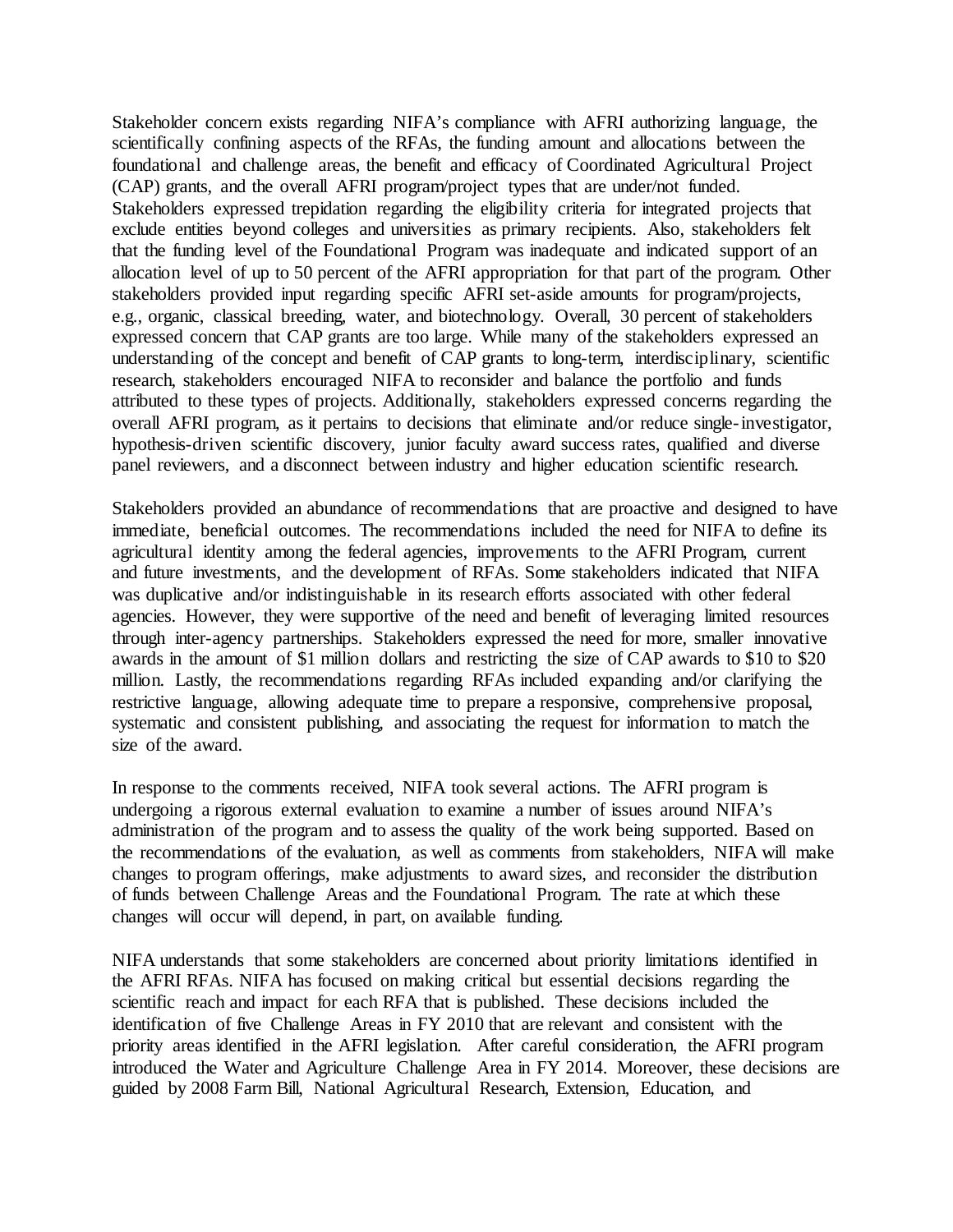Economics Advisory Board, USDA Strategic Plan, Research, Education, and Economics Action Plan, NIFA Strategic Plan, pertinent industry-related scientific reports, and stakeholder input. In the end, the RFAs reflect a comprehensive, consultative document to address the collective needs of specific scientific issues that notably impact America's agricultural and food system.

Within the stakeholder community, there is a fair amount of concern regarding NIFA's agricultural identity among the federal agencies, specifically as it applies to addressing childhood obesity prevention. NIFA emphasizes the role of foods and whole diets in the prevention of chronic degenerative diseases, while the National Institutes of Health, addresses therapeutic aspects. Successful applications to AFRI must align with USDA and NIFA mission, strategic plans, and goals. Moreover, the existing REE Action Plan encourages the formal and informal collaboration with other USDA and Federal agencies, as well as public and private partners. The focus of these partnerships is on a national and international level to ensure our research, education, and extension activities are representative of current priorities and take advantage of existing knowledge.

NIFA acknowledges the level of concern that exists within a portion of the stakeholder community regarding entities eligible to submit applications for integrated projects. Eligibility for all NIFA programs is established in authorizing legislation. Eligibility to apply to the AFRI program was established in the 2008 Farm Bill and updated in Section 7406 of the Agricultural Act of 2014 amends section 2(b) of the Competitive, Special, and Facilities Research Grant Act (7 U.S.C. 450i(b)) and NIFA has adhered to that requirement. Applicants not eligible to directly apply are encouraged to partner with eligible institutions. In addition, NIFA remains committed to engaging small, mid-sized, and minority-serving institutions and new investigators in all of its programs. To ensure their participation in AFRI, NIFA offers Food and Agriculture Science Enhancement (FASE) grants within most of the program areas. FASE gives special funding consideration to applications from qualifying schools for even the largest grants, and NIFA sets aside 10 percent of AFRI funding for this purpose. FASE-eligible schools are those with enrollments of fewer than 17,500 students, minority-serving institutions, and those in EPSCoR states (see Part II, D, 3, c, 2). In addition, AFRI gives special consideration to new faculty with fewer than five years of experience, and offers pre- and post-doctoral fellowships to encourage young scientists to engage in agricultural science.

## **Stakeholder Input on Food Security**

The programs described herein were developed within the context of the authorized purposes of USDA research, extension, and education projects and activities. In addition, AFRI obtains input from Congress, the NAREEEAB, as well as many university, scientific, and agricultural committees and organizations. NIFA developed a stakeholder's Web page [\(www.nifa.usda.gov/business/reporting/stakeholder.html\)](http://www.nifa.usda.gov/business/reporting/stakeholder.html) to document stakeholder input that is considered when developing and updating Program Area Descriptions and Priorities each year.

In FY 2012, NIFA received approximately 70 stakeholder comments that were relevant to the Food Security Challenge Area. Most of those who commented on the focus of the AFRI program were supportive of the shift to focused challenge areas, but also felt that the research priority areas need to be broadened. Several stakeholders urged continued support for the challenge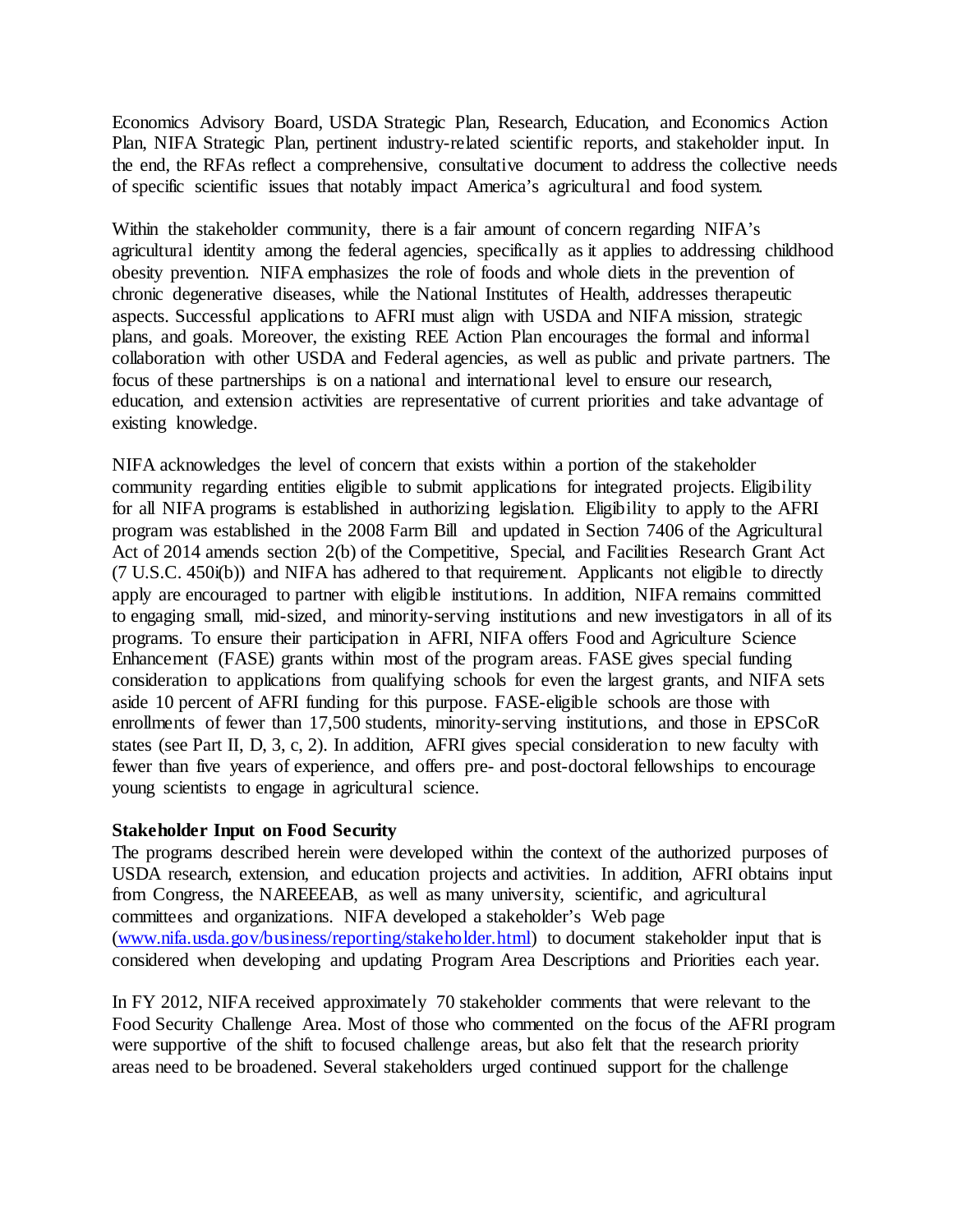areas, but also advocated for increasing funding for the Foundational Program in which basic research grants can be awarded. Specific recommendations made by stakeholders included:

- 1. Increase support for animal and livestock research. According to the Food and Agriculture Organization of the United Nations (FAO), animals and livestock contribute 40 percent of the global value of the agricultural output and support the livelihoods and food security of almost a billion people worldwide.
- 2. Improve animal feed efficiency. Increasing production and consumption of meat and other animal products raise important questions for food security. Animal production diverts grain from human consumption, uses lots of land, and produces carbon dioxide (CO2). Improved animal feed efficiency would mitigate these detrimental effects.
- 3. Increase support for aquaculture research. Current USDA investments in aquaculture are not proportional to growing consumer demand and opportunities for developing the U.S. aquaculture industry. Despite the obvious importance of aquaculture for the future economic and food security of the United States, research investments by USDA are highly skewed toward terrestrial agriculture.
- 4. Increase support for classical breeding of plants and animals and track the results. AFRI should fund classical breeding projects whose overall objective is the release of farmer-ready public livestock breeds and crop varieties with a priority placed on regional adaptation, breeding for organic and/or sustainable farming systems, pest and disease resistance, and resilience to climate change. Investments in classically bred plants and animals should be tracked separately from genomics or molecular genetics. In this way, the funding and trends in public breeding capacity will be more easily monitored and analyzed.
- 5. Increase support for integrated pest management (IPM). IPM programs effectively manage pests and also respond rapidly to crises. NIFA's IPM portfolio has been cut disproportionately relative to the rest of the NIFA portfolio. Strong federal investments in IPM research and education increases food security by reducing agricultural losses caused by pests and disease.
- 6. Support genome sequencing of agriculturally important insects and specific plant and animal varieties and species. Increased knowledge in this area can reduce losses from pest insects and increase production.

In addition, there were many comments about providing career opportunities for young scientists, ensuring that there is a pipeline of researchers with the skills to address the challenges facing agriculture and ensuring continuity in food and agricultural science disciplines. The food industry wants students with advanced degrees. Universities expressed concern that they would not be able to train these students without adequate research funding. The AFRI Fellowships program now supports both predoctoral students and postdoctoral students. The program focuses on developing technical and functional competence for predoctoral students as well as the research independence and teaching credentials of postdoctoral scientists. Research competence in the agriculture, forestry, and food sciences within NIFA's challenge areas is achieved through well-developed and highly interactive mentoring and training activities.

Additional stakeholder comments encouraged NIFA to increase the involvement of Extension in projects, improve collaboration and coordination with other federal agencies to leverage resources and avoid duplication of effort, and identify and develop new agricultural technologies.